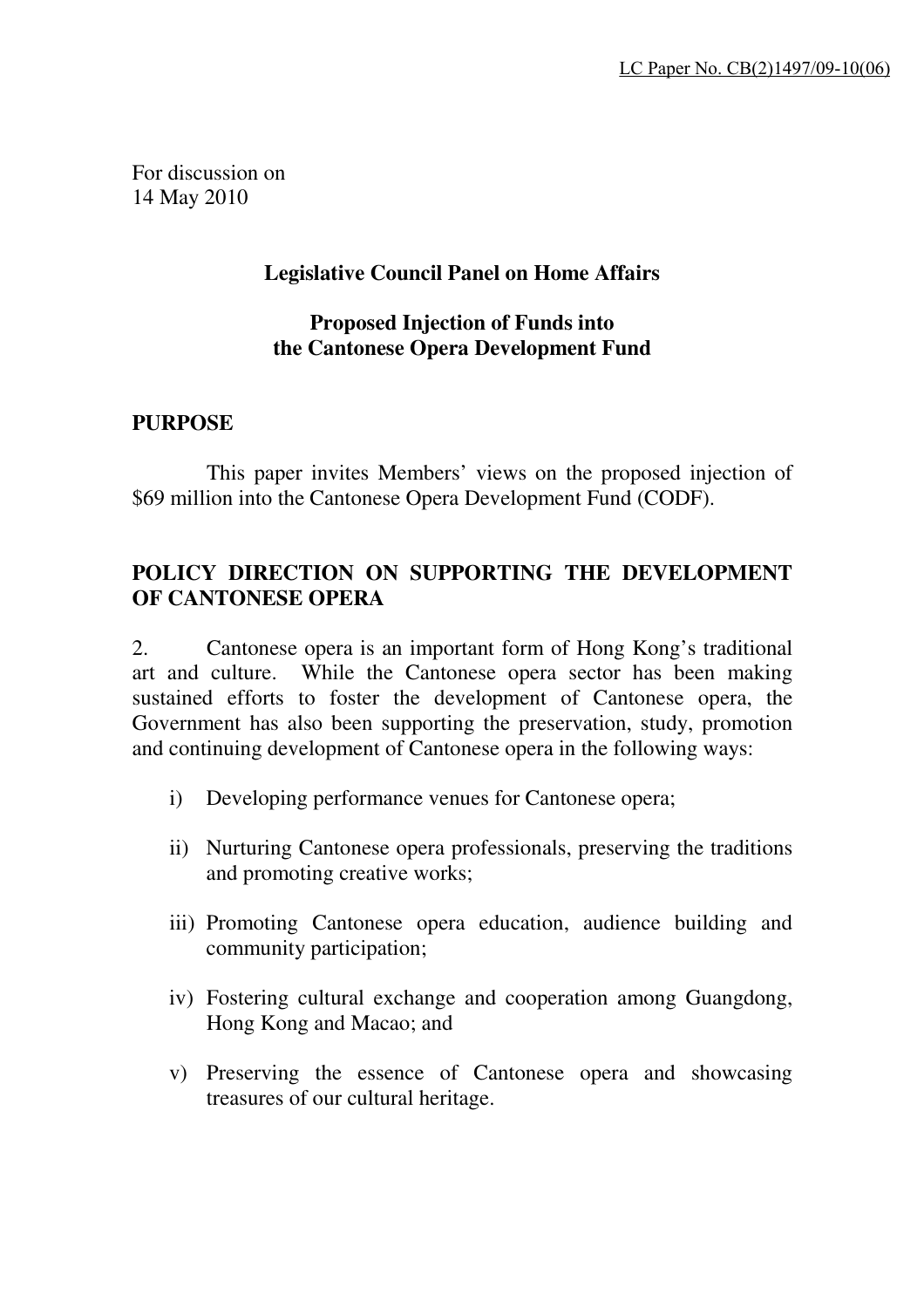3. In May 2004, the Home Affairs Bureau (HAB) set up the Cantonese Opera Advisory Committee (COAC) to consult the sector and others on policies and issues relating to the promotion, preservation, study and development of Cantonese opera.

4. There are three main sources of funding for developing Cantonese opera: direct or indirect recurrent support from the Government, CODF and the funding of capital works projects as detailed below:

- i) In the 2010-11 financial year, we estimate that about \$31 million<sup>1</sup> will be put into the preservation, promotion and development of Cantonese opera, including Cantonese opera programmes and promotional activities organised by the Leisure and Cultural Services Department (LCSD); Cantonese opera performances and programmes funded by either the Hong Kong Arts Development Council (HKADC) or the LCSD for the purposes of professional enhancement and training of budding artists, preservation and study on Cantonese opera heritage and materials and audience building; Cantonese opera courses run by the Hong Kong Academy for Performing Arts (HKAPA);
- ii) The CODF has so far raised over \$47 million of funding. Relevant information about the CODF and details of the proposed injection of \$69 million are set out in paragraphs 5 to 15 below; and
- iii) As regards the funding of capital works projects, we have submitted a separate paper to the Panel on the proposed construction of an annex building at Ko Shan Theatre in addition to the Yau Ma Tei Xiqu Activity Centre. The total estimated capital cost of these two projects is about \$870 million.

# **CANTONESE OPERA DEVELOPMENT FUND**

5. The CODF was set up by the Home Affairs Bureau in November 2005 pursuant to the Secretary for Home Affairs Incorporation Ordinance. It aims to provide funding support to projects and activities relating to the study, promotion and sustainable development of Cantonese opera.

L

 $<sup>1</sup>$  The above amount does not include funding granted by the CODF.</sup>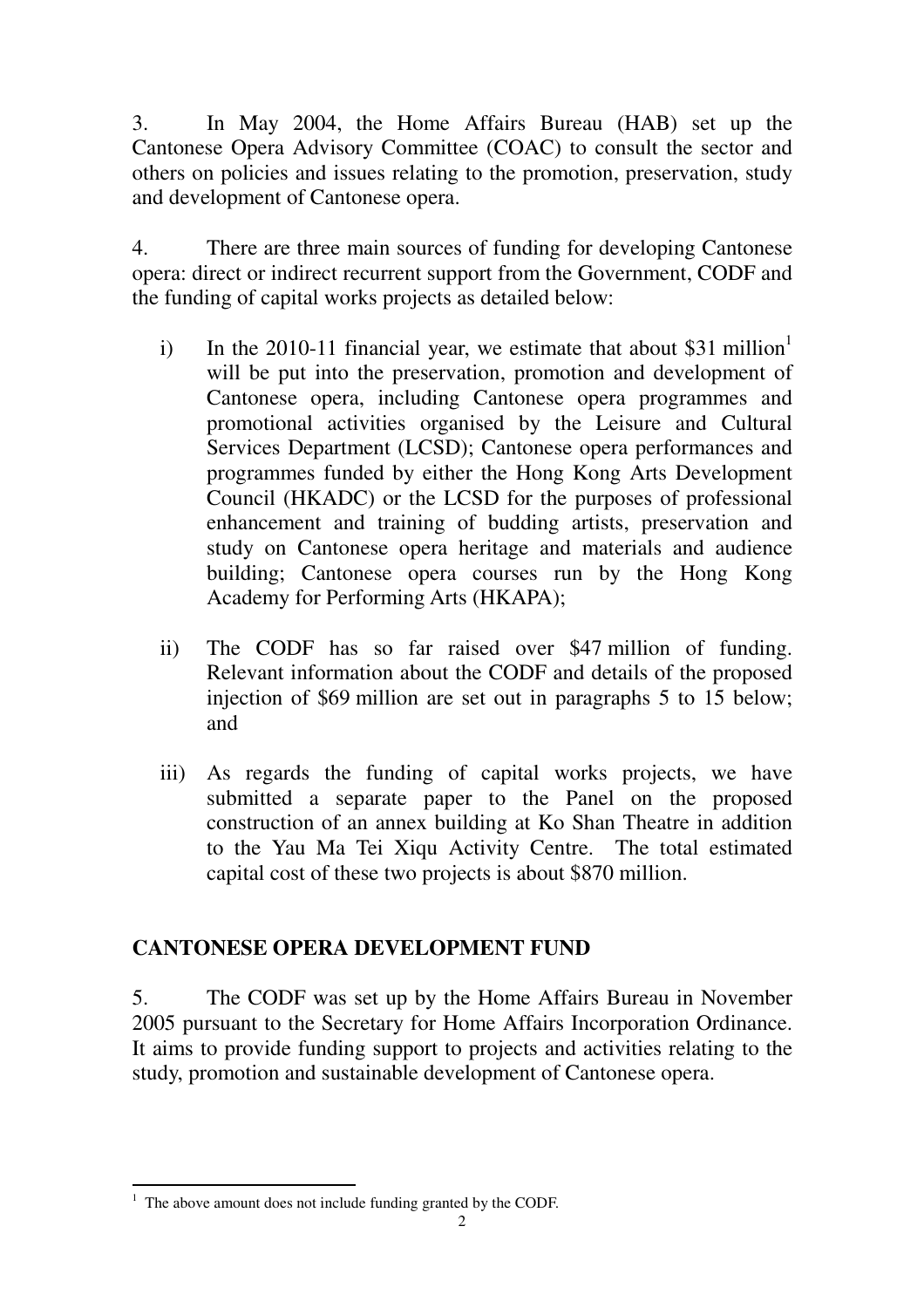6. The CODF is mainly used for supporting the following projects or activities:

- i) Nurturing budding artists and supporting those Cantonese opera performances which are experimental/creative or highly worthy of preservation;
- ii) Academic researches and studies, seminars, talks or workshops in relation to the continuing development of Cantonese opera;
- iii) Collecting, preserving, compiling or publishing literature on Cantonese opera in Hong Kong, Cantonese opera scripts or other related materials worthy of preservation, including oral history of Cantonese opera and audio-visual materials, etc.;
- iv) Promoting and sustaining the development of Cantonese opera in the community or among the disadvantaged;
- v) Developing educational resources on Cantonese opera and Cantonese opera education programmes for schools;
- vi) Building young audience and participants for Cantonese opera;
- vii) Professional training programmes for Cantonese opera practitioners;
- viii) Promoting Cantonese opera cultural exchange, including exchange visits or outbound exchange programmes (especially cultural exchanges with the Mainland) on the development of Cantonese opera;
- ix) Pilot schemes in developing Cantonese opera venues; and
- x) Other new projects in sustaining the development of Cantonese opera.

### *Terms of reference of related committees*

7. The CODF is administered by the CODF Advisory Committee and its Executive Committee. The Advisory Committee advises generally on matters relating to the administration and management of the CODF including: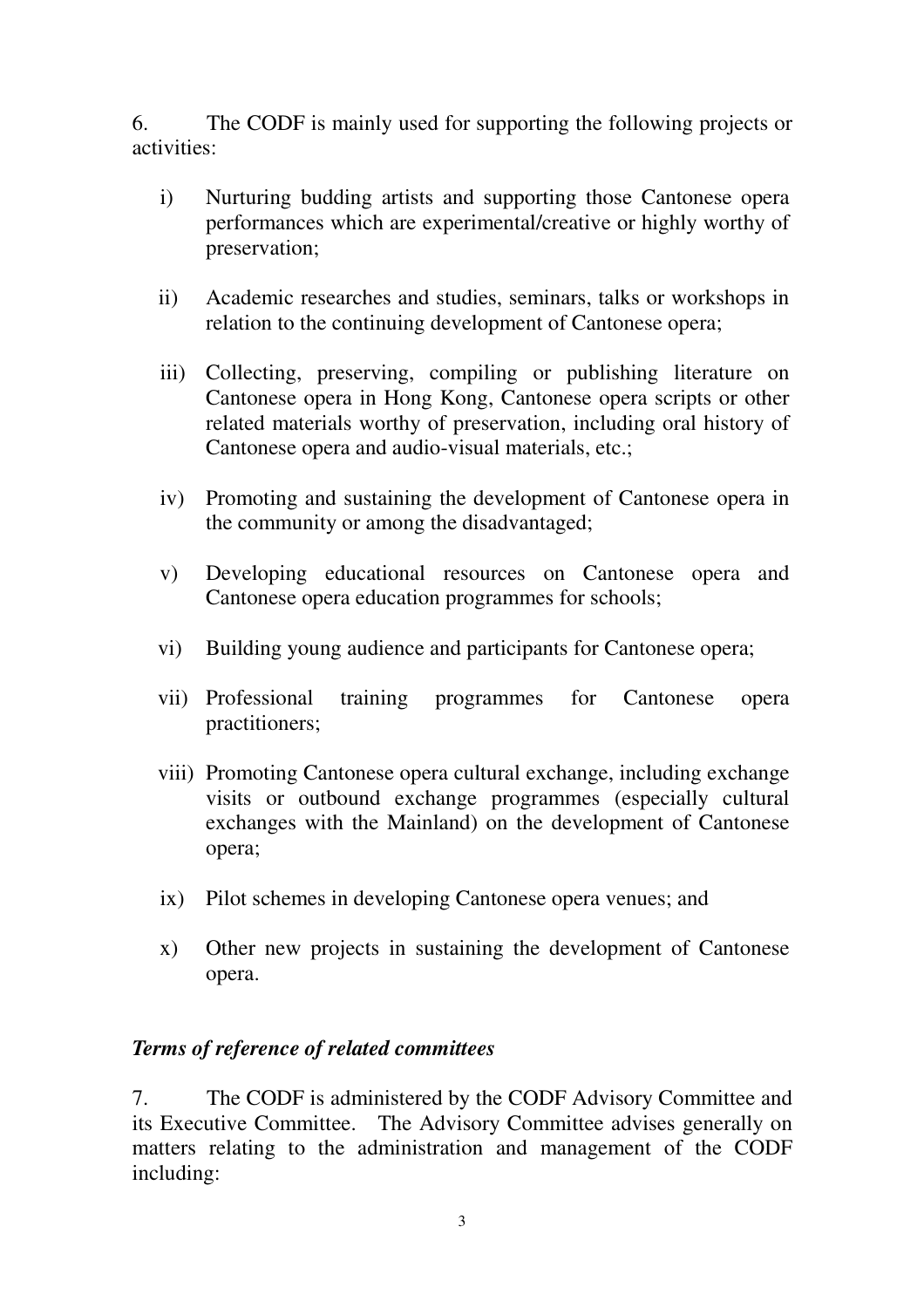- Encouraging community support for the Fund;
- Formulating policies on the use, custody and investment of the Fund;
- Monitoring the operation of the Fund; and
- Reviewing the effectiveness of the researches, projects, services and other activities funded by the Fund.

8. The CODF Executive Committee advises on specific matters including:

- Drawing up application procedures and the direction of funding;
- Drawing up guidelines for assessing applications and criteria for making allocations from the Fund;
- Assessing applications as well as monitoring and evaluating the progress and effectiveness of projects funded by CODF; and
- Assisting the Advisory Committee in encouraging the public to support the CODF.

### *Financial position of the CODF*

9. The CODF has so far received a total of over \$47 million of funding, including private donations of over \$10 million, contribution of \$9 million from the Board of Management of the Chinese Permanent Cemeteries, contribution of \$7 million from the Chinese Temples Committee, contribution of \$15 million from the Sir Murray MacLehose Trust Fund and an injection of \$5 million from the HAB. As at 31 March 2010, the balance of the CODF is about \$17 million.

#### *Projects Funded by the CODF*

10. Since its establishment, the CODF has granted a total of about \$30 million to support some 300 Cantonese opera performances, professional training programmes, community promotional projects, arts education and cultural exchange programmes, venue support/development projects as well as research and archival projects, including:

i) Supporting The Chinese University of Hong Kong, The University of Hong Kong, Lingnan University and Theatre Action (organised by a lecturer of Baptist University) to embark on five projects on the translation of Cantonese opera scripts or synopsis of plays, so as to promote Cantonese opera to tourists by providing English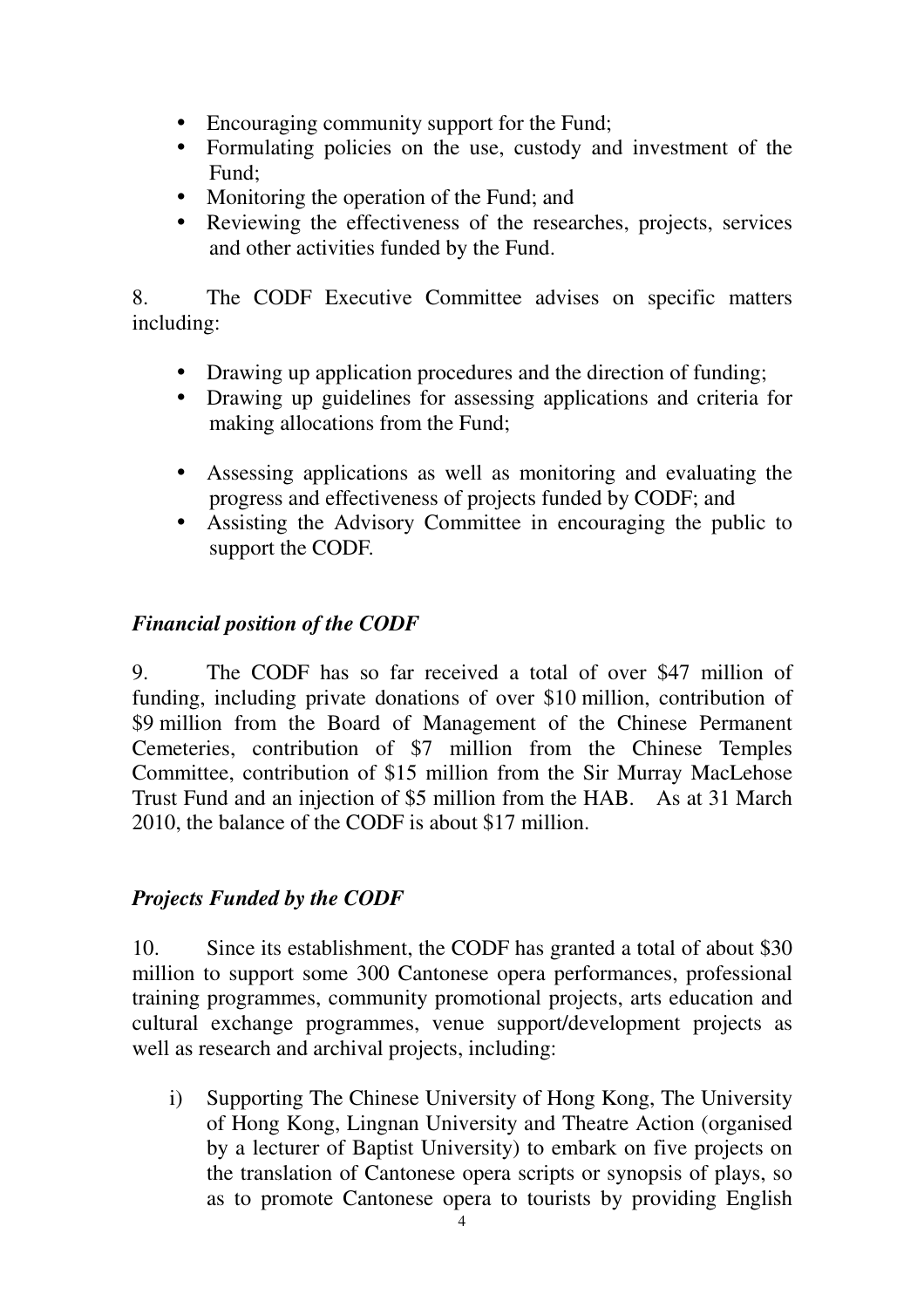synopsis of plays or subtitles to English-speaking audience;

- ii) Funding the "18-District Cantonese Operatic Singing Contest" and the "Cantonese Operatic Singing Contest";
- iii) Organising the "Cantonese Opera Advancement Course for Performers" by the Society of Continuing Education for Cantonese Opera Professionals to enhance the professional level of performers in the profession;
- iv) Supporting the Centre for Advancement of Chinese Language Education and Research, Faculty of Education, The University of Hong Kong to implement the "Integrating Cantonese Opera into New Senior Secondary Chinese Language Curriculum and Assessment: A Seed Project";
- v) Supporting a project of promoting Cantonese opera in tertiary institutions carried out by the Hong Kong University of Science and Technology;
- vi) Supporting an education pilot project on Cantonese Opera carried out by the Music Section of the Department of Creative Arts and Physical Education in the Hong Kong Institute of Education;
- vii) Supporting performances by Cantonese opera troupes at the Sunbeam Theatre;
- viii) Supporting different groups to promote Cantonese opera in schools by conducting 80 primary and secondary school touring performances;
- ix) Implementing the "Hong Kong Cantonese Opera Troupe for New Talent" three-year grant scheme from February 2008 to January 2011 to nurture local budding artists in Cantonese opera in a systematic manner through providing training and performance opportunities to raise the professional standards of new talents, thereby sustaining the development of Cantonese opera.

#### *Monitoring mechanism*

11. To ensure proper use of its resources, the CODF has established the following mechanism to monitor sponsored projects: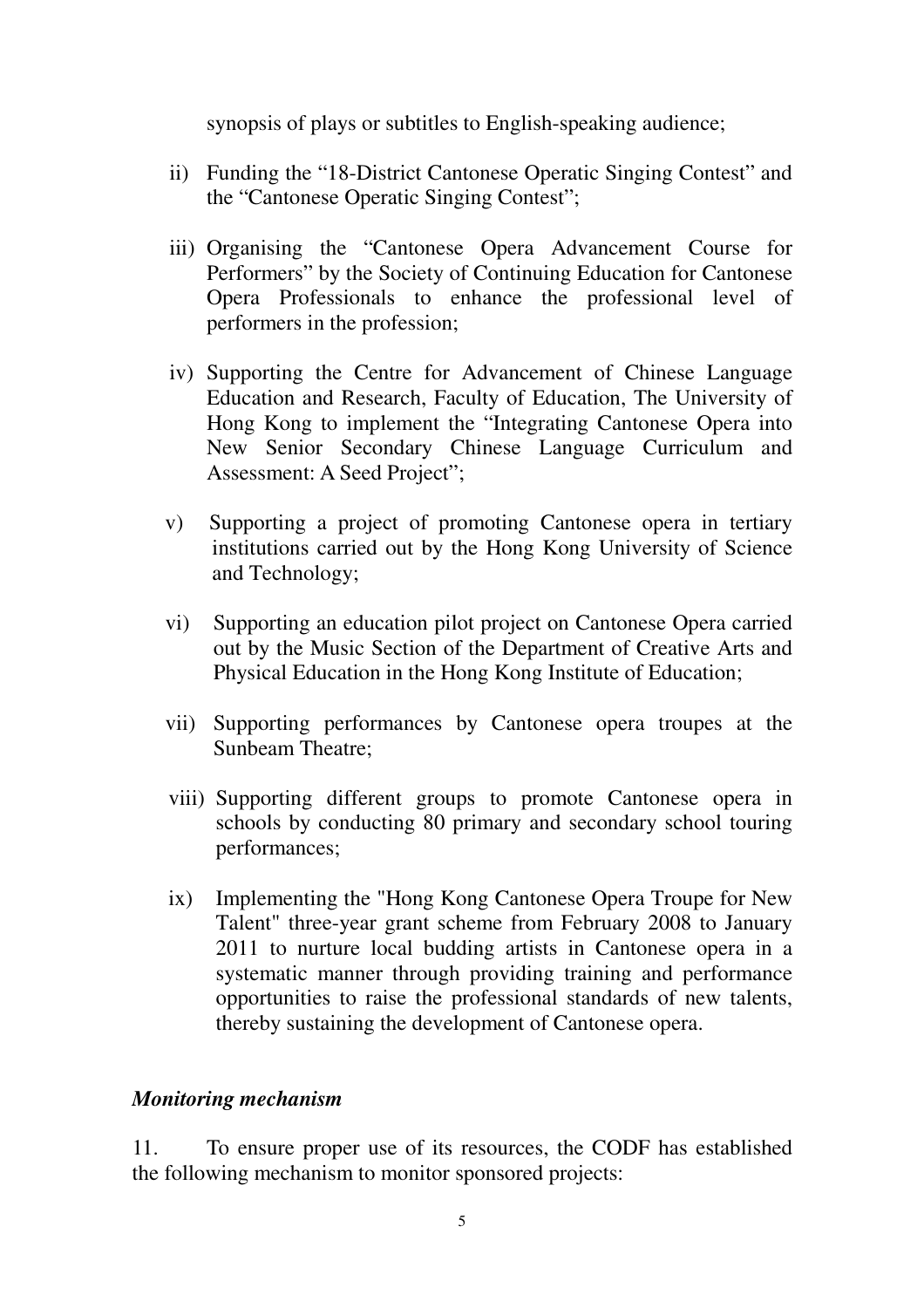- i) Undertakings and submission of programme reports by grantees After the completion of a project, a grantee is required to submit a report comprising self evaluation, opinion surveys of audience/participants or written comments by members of the sector, supporting documents of income and expenditure and records of activities (photos/videos, etc.);
- ii) CODF's assessment

Members of the CODF Executive Committee or the Secretariat will attend the performances or other educational or promotional activities to assess the effectiveness of each sponsored programme against its objectives. If necessary, the Committee will invite other experts to assist in the assessment of programmes, such as research programmes or academic publications; and

iii) Financial monitoring:

The CODF has laid down guidelines for the use of the funds granted. Grantees are further required to submit audit reports<sup>2</sup>. The CODF Secretariat will submit income and expenditure accounts of the CODF on a regular basis for inspection by the CODF Executive Committee. At the end of each financial year, the financial report of the CODF audited by the Audit Commission will be tabled at the Legislative Council along with the audited financial reports of other funds set up under the Secretary for Home Affairs Incorporation Ordinance.

### **PROPOSED INJECTION**

L

12. Cantonese opera was officially inscribed onto the United Nations Educational, Scientific and Cultural Organisation's Representative List of the Intangible Cultural Heritage of Humanity on 30 September 2009, making it the first item of world intangible cultural heritage in Hong Kong. The Government proposes to inject \$69 million into the CODF to further support more Cantonese opera preservation, promotion and development projects, including the provision of \$9 million for the "Hong Kong Cantonese Opera Troupe for New Talent" three-year grant scheme to nurture new Cantonese Opera talents.

13. The Advisory Committee on the CODF, the Executive Committee on the CODF and the COAC support the proposed injection into the CODF to provide further support for Cantonese opera preservation, promotion and

 $2^2$  For projects which have been granted funds of over \$100,000.